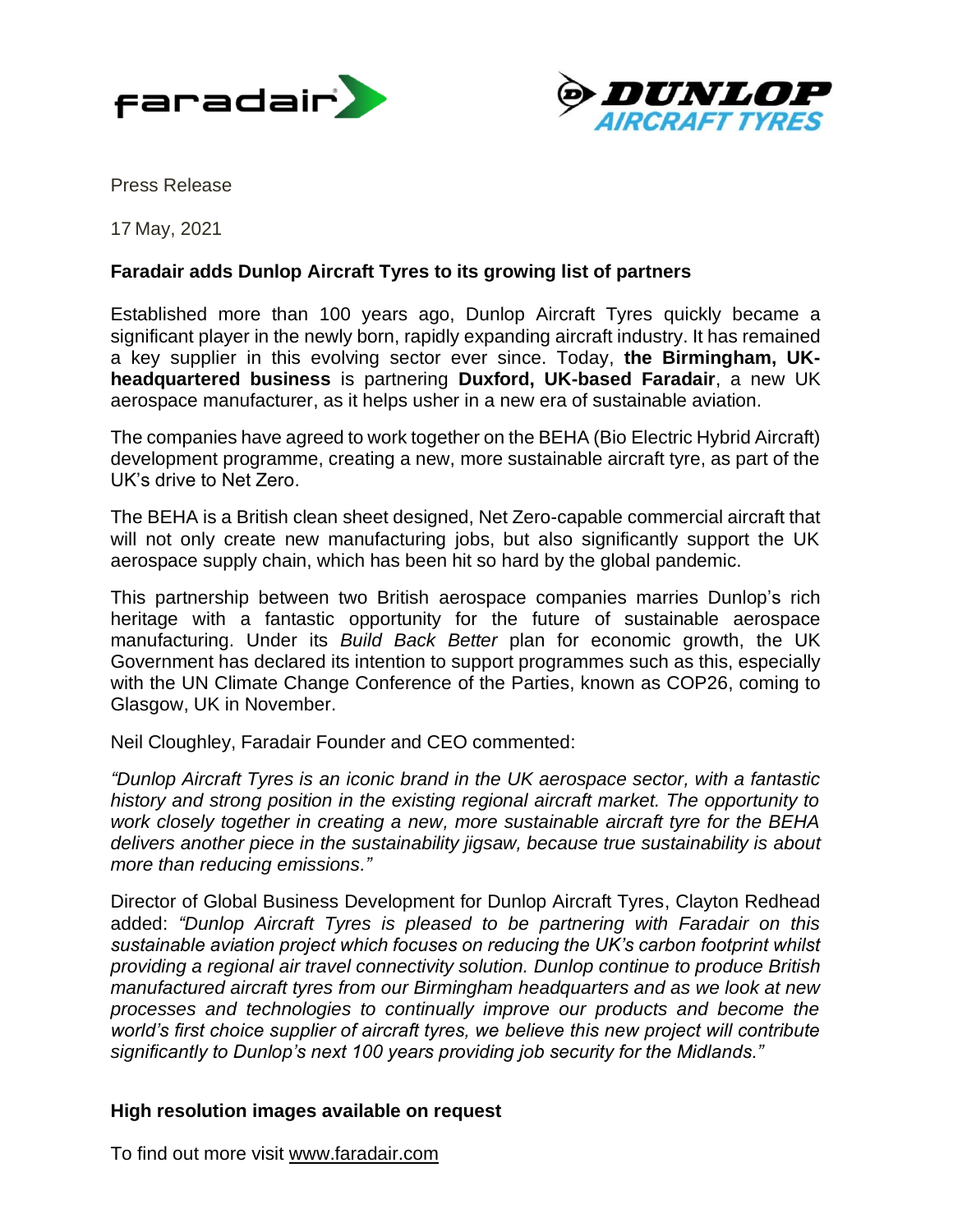Faradair can also be found at [www.facebook.com/Faradair](http://www.facebook.com/Faradair) Twitter @Faradair LinkedIn<https://www.linkedin.com/company/faradair-aerospace>

# **Website: www.faradair.com Email: [info@faradair.com](mailto:info@faradair.com) Tel: +44 (0) 207 416500**

NB: Neil Cloughley is speaking on a CAE-sponsored panel on Advanced Air Mobility on Tuesday, 18 May at this year's Online *EBACE Connect 202***1** at 14:00hrs BST.

<https://ebace.aero/2021-connect/ebace-connect-program-schedule/>

For media information and interview requests please contact:

**Emerald Media** Alison Chambers / Liz Danner Tel +44 (0) 1420 560094 Mobile +44 (0) 7721 882939 E: [alison.chambers@emeraldmedia.co.uk](mailto:alison.chambers@emeraldmedia.co.uk) / [liz.danner@emeraldmedia.co.uk](mailto:liz.danner@emeraldmedia.co.uk)

# **Notes for editors:**

## **About Dunlop Aircraft Tyres**

Dunlop Aircraft Tyres established in 1910 headquartered in Birmingham, UK where it continues to manufacture and retread world class aircraft tyres today. In 2009 a joint venture between Dunlop, HAECO and Taikoo Xiamen was formed opening its first dedicated retread facility in Jinjiang, China which continues to retread and distribute new tyres for the Asia Pacific region.

In 2015 Dunlop further expanded with a purpose built retread facility in Mocksville (NC), USA to support aircraft operators across the Americas. Today Dunlop continues to expand our global reach under the majority ownership of Liberty Hall Capital Partners a North American based investment company with an ever growing strong portfolio of aerospace companies. Liberty Hall continue to make significant investments at Dunlop to ensure our products continually evolve and ultimately make Dunlop the aircraft tyre of choice

## **About Faradair**

Headquartered at the Imperial War Museum Duxford's historic Cambridgeshire airfield, Faradair is developing the 18-passenger/5-tonne payload Bio Electric Hybrid Aircraft (BEHA). Optimised for hybrid power, it will employ a 1MW Honeywell turbogenerator, delivering electricity to a magniX electric propulsion unit.

Partnered with Cambridge Consultants, Gonville & Caius College, Honeywell, IWM Duxford, magniX, Nova Systems, prodrive, Swansea University vwv and now, Dunlop Aircraft Tyres, Faradair aims to manufacture and operate 300 aircraft by 2030, in a